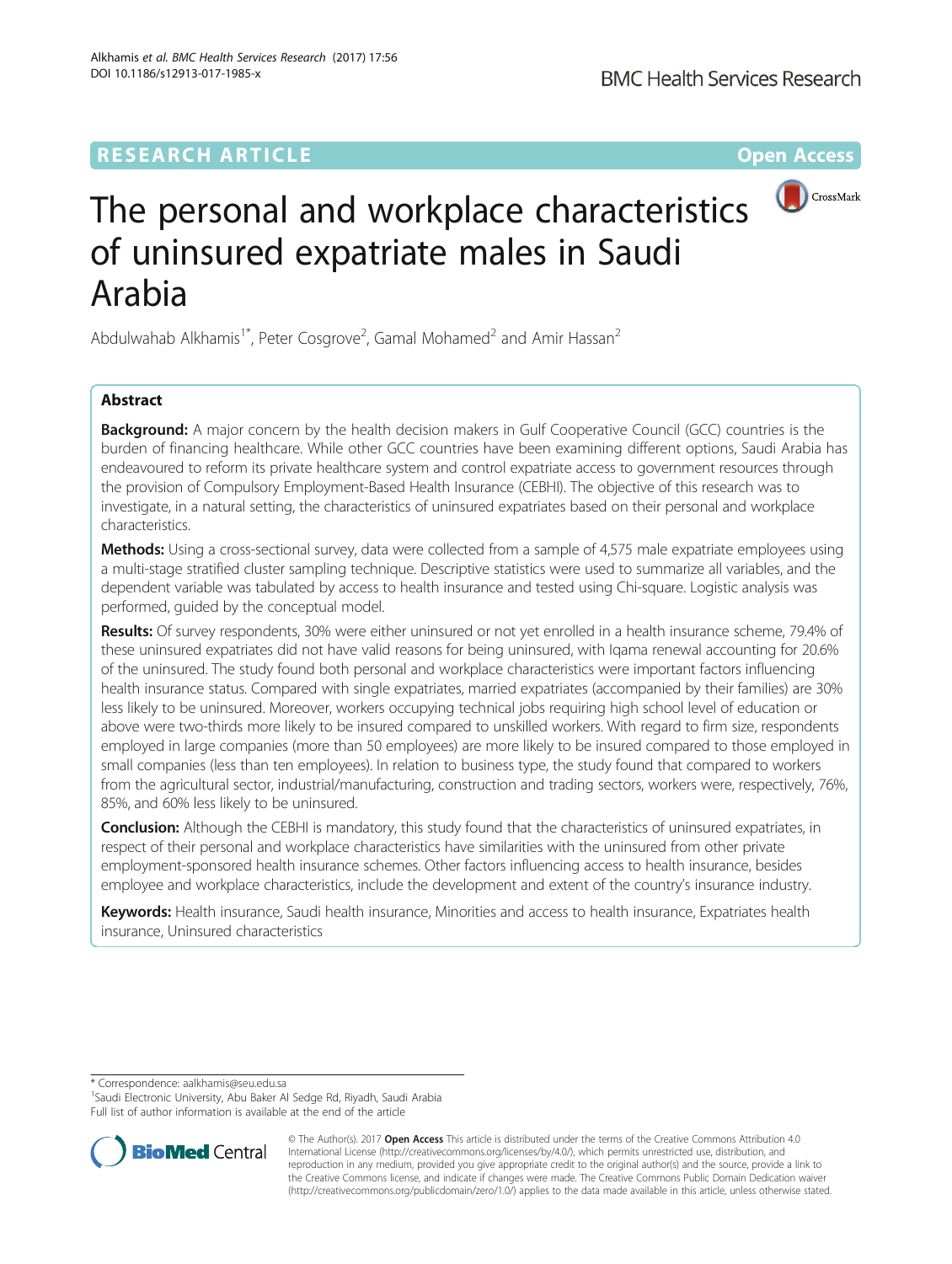# Background

A particular concern posed by the scale of expatriate populations in Gulf Cooperative Council (GCC) countries is the burden of financing healthcare. Saudi Arabia, as with other GCC countries, has a dominant expatriate worker population as 90% of private sector workers are expatriates [\[1](#page-9-0)]. As a percentage of the total labour force, the expatriate<sup>1</sup> percentage share in the Kingdom of Bahrain is 61.9%, Kuwait 84.8%, Oman 64.3%, Qatar 81.6%, UAE 89.8%, and Saudi Arabia 55.8% [[2](#page-9-0)]. The healthcare financing systems in GCC countries are still being developed. At present, financing for most of their public services, including healthcare services, is through revenue from natural resources (i.e. oil or gas) [[3\]](#page-10-0). Saudi Arabia, however, has attempted to reform its private healthcare system and reduce expatriate access to government resources through the provision of the Compulsory Employment-Based Health Insurance (CEBHI). At the same time, other GCC countries have been looking at various options for financing their healthcare services [[3](#page-10-0)], but have yet to identify or implement an approach enabling them to reduce the burden of healthcare expenditure imposed by their expatriate worker populations and are at the stage of trying to learn lessons from one another's experiences [[4](#page-10-0)–[8](#page-10-0)].

The Organization for Economic Co-operation and Development (OECD) distinguishes public from private insurance by the source of funds [[9\]](#page-10-0). Private health insurance is often characterized as voluntary for-profit commercial coverage in contrast to mandatory, publicly financed and publicly managed insurance. Ultimately, all money comes from household or employer income, but in public insurance programs, this money is channelled through the state via general or social insurance tax, whereas the money is paid directly to the risk pooling entity in private insurance [[10](#page-10-0), [11\]](#page-10-0). The CEBHI shares the nature of its health plan with public insurance (mandatory) and shares the source of funds with private health insurance.

The phasing of the CEBHI was carried out according to the size of the firm, as with the implementation of the Korean social health insurance [\[12](#page-10-0)]. Health insurance in the form of the CEBHI was introduced in Saudi Arabia in 1999, but the actual implementation began on July 15, 2006, for large companies with more than 6000 employees; in September of the same year companies with more than 500 employees were included. However, the full implementation to all companies regardless of their size started on November 9, 2008. After this date, there are some expatriates who were not insured because the implementation occurred at the time for their resident permit renewal, which was not due for renewal at the time of the study. Moreover, the family members of expatriate employees who worked in a firm with more than 900 employees had to be covered by 10 May 2009. The timing of the study was critical because it fell after the implementation of the CEBHI for all expatriates, regardless of their employer's size but did not include all the expatriates' family members.

Before the implementation of the CEBHI, the scope of medical coverage varied from one employer to another, while some employers provided full coverage - by either cash through insurers or via full reimbursement - others did not pay anything. Hence, there was no mechanism or clear method as to how the CEBHI regulations should be implemented; so although some expatriates could afford to pay for medical services, others on low incomes were rendered vulnerable to the cost of illness, due to the lack of basic healthcare and difficulty in affording out of pocket payments [[13\]](#page-10-0). However, following the initial implementation of the CEBHI, it was made mandatory for all employers to participate in the scheme. The Council of The Cooperative Health Insurance (CCHI) determines the unified benefits package. The CCHI is the government body responsible for regulating and monitoring the universality of health insurance coverage [\[14](#page-10-0)]. Thus, all necessary examinations, treatment, medication, diagnoses and preventive procedures have been unified in the one insurance policy (see Table [1\)](#page-2-0). For example, expatriate employees' maximum co-payments are pre-determined so as not to exceed 20% of the invoice or a maximum of SR100 (USD26.67) [[14\]](#page-10-0). Also, no co-insurance/deduction for inpatients service is permitted. Moreover, the unified plan covers up to \$533.3 for dental treatments.<sup>2</sup>

The insurance market in Saudi Arabia was developed in 2003. Before this, because there was opposition from some Islamic scholars, the relationship between healthcare providers and insurance was ungoverned and unsupervised [\[3](#page-10-0)]. They contended that in Islam, commercial insurance should not be permitted; but cooperative health insurance and not-for-profit health insurance are permissible. The Saudi Arabia constitution is based on the Holy Quran and Sunnah (Prophet Mohammed's recorded saying), and the health insurance scheme must be linked to the constitution of the country. The term "cooperative health insurance" has been used for the CEBHI so that the required legislation is passed. However, the characteristics of cooperative health insurance do not equate with the CEBHI because the current practice is for premiums to go back to the insurance company owner as oppose to beneficiaries of the services [\[15](#page-10-0)].

The CEBHI scheme was implemented in Saudi Arabia to benefit expatriate workers in the private sector, with the multiple aims of regulating the provision of healthcare for expatriates (while providing financial protection against their healthcare expenses), improving utilisation of the government healthcare budget, by reducing the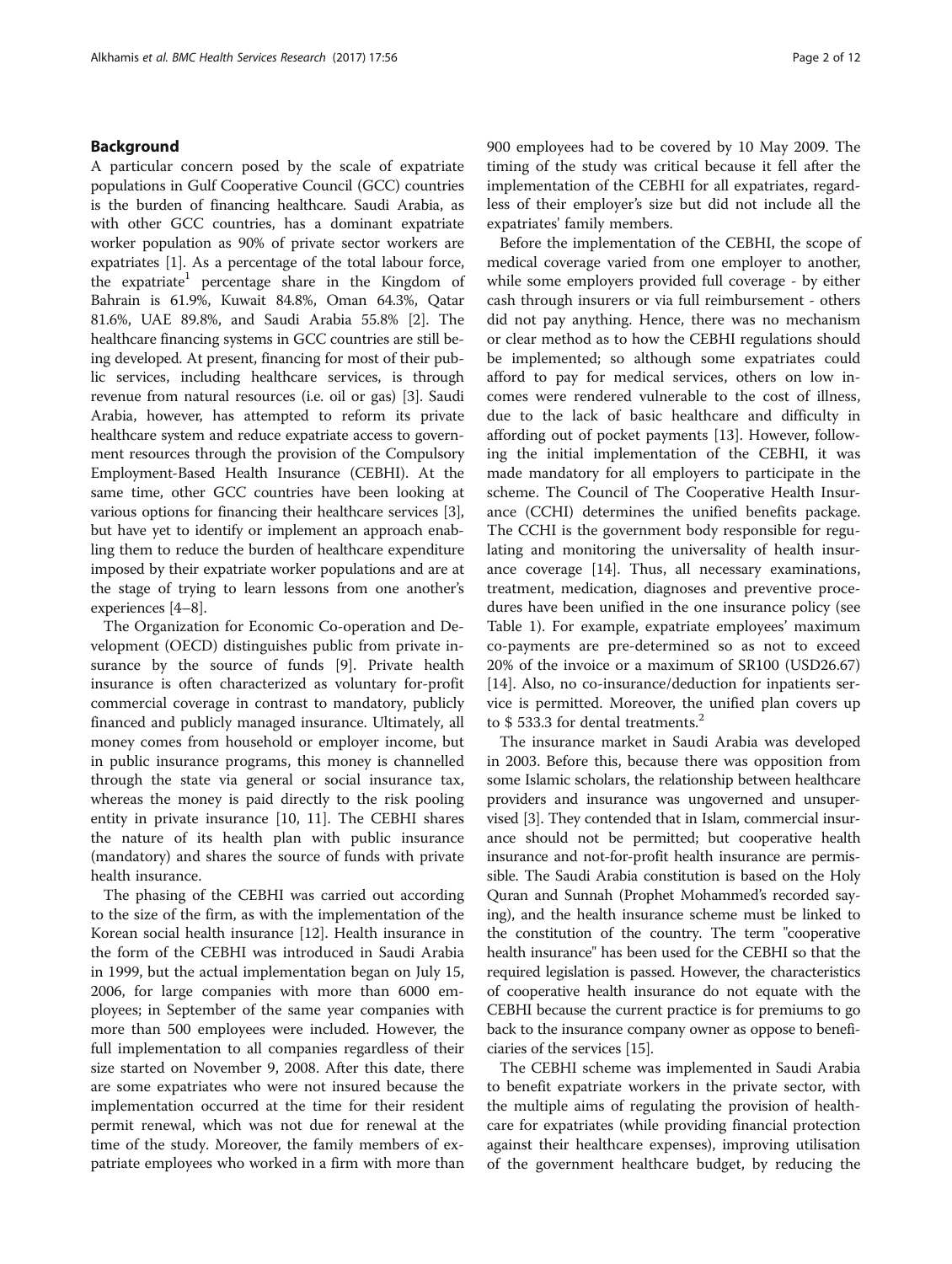| Policy coverage                                           | Maximum benefit limit/person                    | Covered treatments/procedures                                                                                                                          |  |  |  |
|-----------------------------------------------------------|-------------------------------------------------|--------------------------------------------------------------------------------------------------------------------------------------------------------|--|--|--|
| Maximum Benefit Limit/Person                              | SR 250,000                                      |                                                                                                                                                        |  |  |  |
| Outpatient Treatment Expenses<br>- Co-insurance/Deduction | 0-20% per visit,<br>Max. of<br>SR 100 per visit | Consultations, lab tests, x-rays, medicines, medicines<br>and other medical necessities, follow-up visits and<br>referrals for the same illness        |  |  |  |
| Physician's Fees:                                         |                                                 |                                                                                                                                                        |  |  |  |
| General Practitioner                                      | SR 50                                           |                                                                                                                                                        |  |  |  |
| Specialist                                                | SR 100                                          |                                                                                                                                                        |  |  |  |
| Consultant                                                | SR 150                                          |                                                                                                                                                        |  |  |  |
| Rare medical specialties                                  | SR 250                                          | Cardiology, brain and neurological surgery, vascular<br>surgery, and other sub-specialties per standards of<br>Saudi Commission for Health Specialties |  |  |  |
| Hospitalisation Expenses/Fees:                            |                                                 |                                                                                                                                                        |  |  |  |
| Co-insurance/Deduction                                    | None                                            |                                                                                                                                                        |  |  |  |
| Accommodation for the patient                             | SR 600/day                                      |                                                                                                                                                        |  |  |  |
| Accommodation for the hospital sitter                     | SR 150/day                                      |                                                                                                                                                        |  |  |  |
| Pregnancy/Delivery Cost for married beneficiaries         | SR 150,000                                      | Shared Room (includes charges for bed, nursing,<br>medical visits, supervision, and catering services)                                                 |  |  |  |
| Premature Babies                                          | As per terms and conditions<br>of the policy    | Shared Room                                                                                                                                            |  |  |  |
| Cost of Dental Treatment                                  | SR 2,000                                        |                                                                                                                                                        |  |  |  |
| Cost of Spectacles                                        | SR 200                                          |                                                                                                                                                        |  |  |  |
| Cost of Renal Dialysis                                    | SR 10,000                                       |                                                                                                                                                        |  |  |  |
| Cost of Acute Psychological Disorders                     | SR 15,000                                       |                                                                                                                                                        |  |  |  |
| Corpse Repatriation to Home Country                       | SR 10,000                                       |                                                                                                                                                        |  |  |  |

#### <span id="page-2-0"></span>Table 1 Cooperative health insurance schedule<sup>a</sup> [\[67](#page-11-0)]

<sup>a</sup>The table was amended on 4/2/2014 [\[68](#page-11-0)]

load on government healthcare providers, and increasing the contribution of private healthcare sector expenditure [[16](#page-10-0)–[18\]](#page-10-0). Indeed, according to Saudi Labour Law, employers must bear the responsibility for paying all necessary medical expenses for their expatriate employees [[19](#page-10-0)].

The CEBHI scheme in Saudi Arabia differs from other forms of employer-sponsored insurance (ESI). In particular, the CEBHI scheme is compulsory, with enforcement including financial fines to be paid by employers who fail to follow the policy [\[14](#page-10-0)]. Moreover, expatriate workers in Saudi Arabia are unable to obtain or renew their Iqama (residency permit) without an official document confirming health insurance coverage for the same duration of the Iqama [[14](#page-10-0)]. Also, it is not permitted for a health insurance company to reject any application for cooperative health insurance [[18](#page-10-0)]. In other words, health insurance with the CEBHI is an obligation under Saudi labour law and not an employment fringe benefit. This situation contrasts with a system of voluntary employment insurance, whereby employers control both the eligibility criteria (employment status and hours worked) and who is to be offered health insurance [\[20\]](#page-10-0). The financial burden under ESI is largely carried by workers and their dependents, with health insurance coverage, benefits, premiums and co-payments based on an agreement between the employer and the health insurance company [\[21\]](#page-10-0). By implication, employees could face an increase in the premium or the co-payment, or see a reduction in the healthcare benefits of the policy. However, under the CEBHI, employers must pay the entire premium for their workers [\[14](#page-10-0)]. The CEBHI scheme is such that if employers do not subscribe or fail to pay the premiums of their employees, then the employer would be required to pay the premiums and a limited fine, along with losing the right to employ expatriate workers [[18](#page-10-0)]. In effect, the CEBHI protects employees from the prospect of increasing costs of premiums over time; this is the opposite of the situation in, for example, the private sector in the United States, where employers are shifting the cost to their employees [\[22\]](#page-10-0).

In summary, because of its mandatory nature and the control and regulation of financial barriers by the government, in theory at least, the CEBHI promises to guarantee access to health insurance for expatriate workers. On the other hand, the insurance sector is not well developed in Saudi Arabia since it was only established in 2003. This factor might reflect some reports which stated that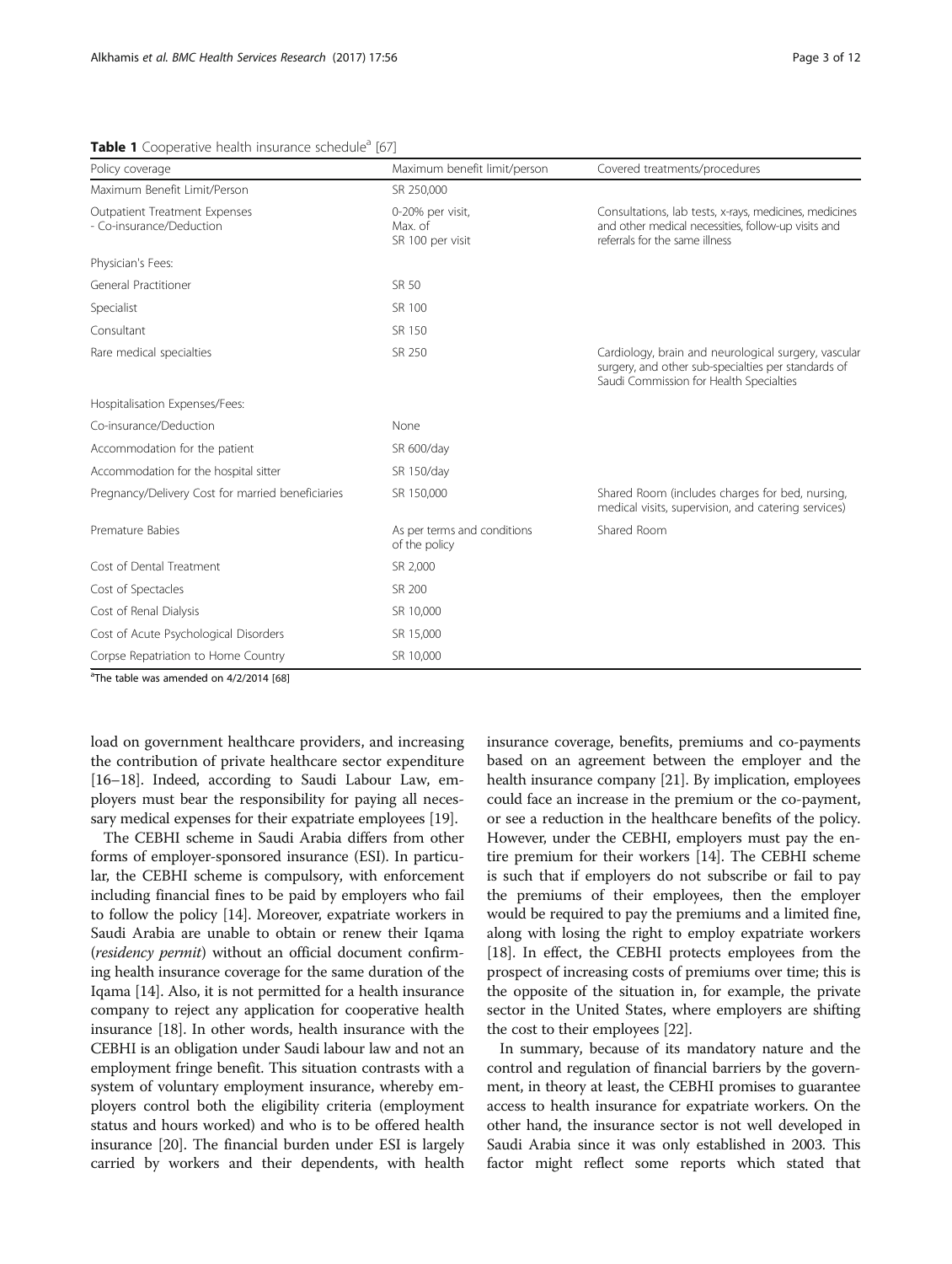employers pay insurers under the table without the employees having insurance to secure the renewal of employee residency permits [\[23](#page-10-0)]. However, there is little evidence on the performance of various forms of private health insurance in developing countries [\[24](#page-10-0)], nor is there any literature that evaluates the role of private employment-based health insurance in developing countries [[25](#page-10-0)]. The objective of this paper is to investigate, in a natural 'quasi-experimental' setting: the characteristics of uninsured expatriates bases on their personal and workplace characteristics. It is anticipated that by drawing on Saudi Arabia's experience of implementing the CEBHI throughout the entire country, this study will assist other GCC countries in reforming their systems of healthcare financing.

# Method

Using a cross-sectional survey, data were collected from a sample of 4,575 male expatriates. Riyadh City, the capital of Saudi Arabia, was selected as the setting for the study because the Riyadh region contains more than one-third of expatriates and one-fourth of the Saudi population [\[26\]](#page-10-0). A multi-stage stratified cluster sampling technique was used for the employee population. The businesses/companies of participants were identified from the Ministry of Labour database and stratified based on business type, company size and number of employees. Based on their size and economic sector, companies were randomly selected from the database. During randomization facilitated through the Statistical Package for the Social Sciences (SPSS) software, companies' names and any related information were concealed; the only means of identification was the company's code number, known only to the Manager, Statistics Department at the Ministry of Labour.

Descriptive statistics were used to summarize all variables. Frequencies and percentages were calculated for the categorical variables. Mean and standard deviation values were calculated for quantitative variables. Whether people were insured or not insured was the main dependent variable - a binary variable. The dependent variable was tested using Chi-square and tabulated by access to health insurance. Logistic regression analysis was performed as guided by the conceptual model (Fig. 1). The main independent variables were based on either workplace or personal characteristics, as illustrated in Fig. 1. This analysis was used to determine the main personal and workplace characteristics of those who were not insured. The measure of association in the logistic regression was the odds ratio and its 95% confidence interval. The data collection period was from 22 May to 6 December 2010. A double data entry system was employed to minimize errors. Frequency analysis of all variables in the final data set was undertaken and all outliers were checked by revisiting the survey answers for clarification. For all of the analyses a  $p$ -value of less than 0.05 was considered significant.

# The Dependent Variables

The main dependent variable was whether or not expatriate male workers in the private sector had health insurance under the CEBHI scheme. This study did not measure access to health insurance based on workers having health insurance or not (as an absolute value). Accordingly, people were considered 'insured' if they had health insurance for a minimum of one year, the reason being that there is evidence that employers provide health insurance for a very limited period to enable acquisition of residency visa renewal [[23\]](#page-10-0). Therefore, two groups were excluded from being considered insured. Firstly, those who were insured for a limited time, such as three months to get their residency visa renewal, but afterwards were not insured. Secondly, those who have been insured for less than one year were excluded from being considered

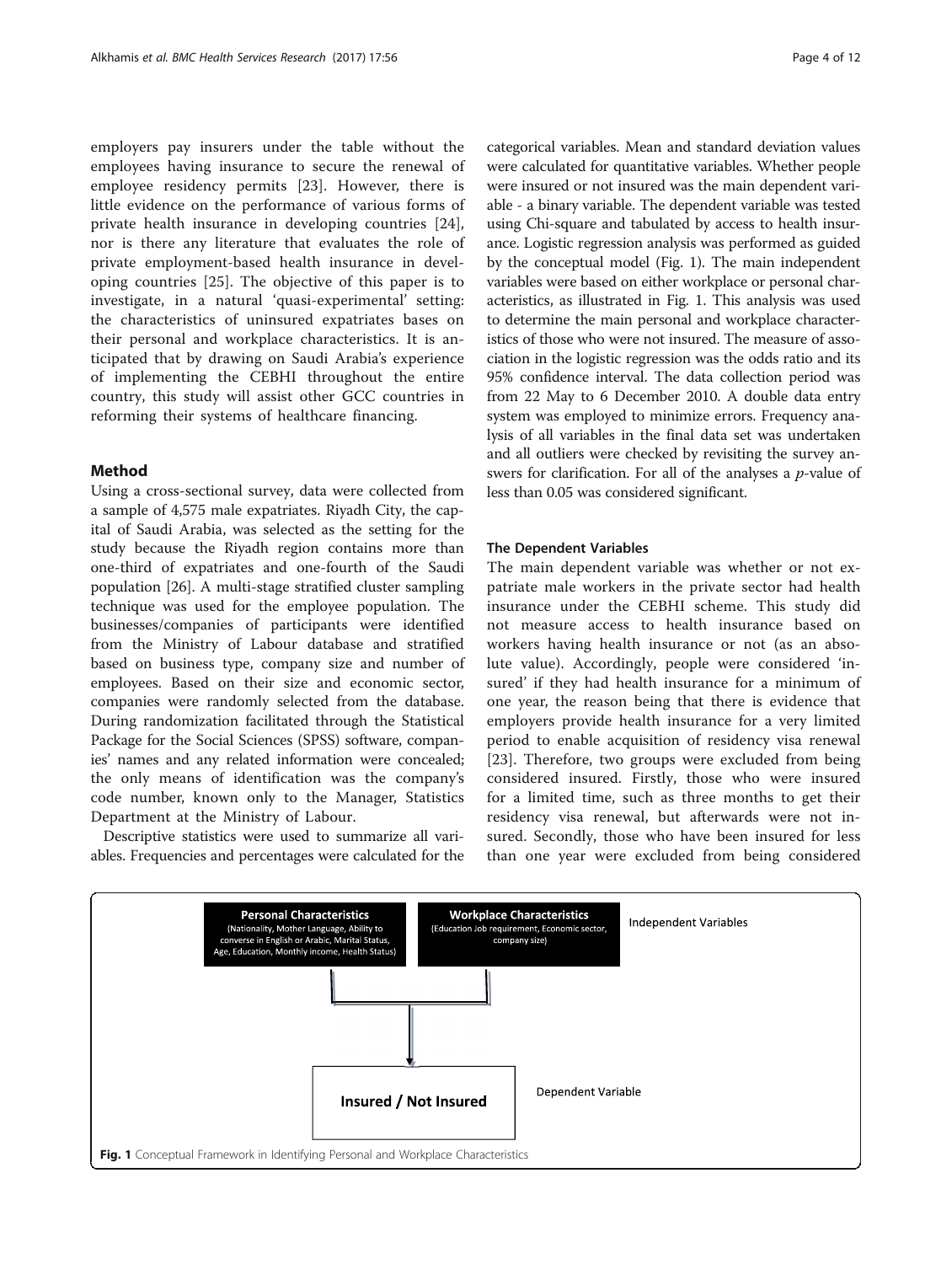<span id="page-4-0"></span>insured. This group was excluded because we do not know if they will construe to be insured or not and their share of the total is small (3.3%).

The study participants were asked: 'Have you had health insurance for at least 12 months continuously?' For participants answering 'No' we provided the following options: 1) 'My health insurance policy was valid for less than one year'; 2) 'I am not sponsored by my company'; 3) 'My visa is for a different job'; 4) 'I have not renewed my Iqama'; 5) 'I have been insured, but for less than one year'; 6) 'I was insured for a specified length of time', with a space provided to record the period of insurance; and 7) 'Another reason', with space for explanation.

## Independent Variables

As the research was focused on access to health insurance, the factors affecting expatriates' access have been re-classified into personal characteristics and workplace characteristics (Tables 2 and [3](#page-5-0)). The socioeconomic factors included in the questionnaire were based on Andersen's Behaviour Model (1995). Socioeconomic factors included were the worker's date of birth, nationality, highest education level attained (illiterate, can read and write, completed elementary, completed high school, completed a diploma, a bachelor's degree, a master's degree, or doctoral studies), marital status (single or married; either married and with family living outside Saudi Arabia, or married with family living in Saudi Arabia), monthly income, comfort of the participant conversing in Arabic or English, adapted from the Medical Expenditure Panel Survey (MEPS) [[27\]](#page-10-0), and general questions assessing health status. Also, the questionnaire asked respondents to rate general health as being excellent, very good, good, fair or poor.

Workplace characteristic variables included company size, job education requirements, and economic sector. The economic sector/industry classification was based on the third revision of the International Standard Industrial Classification (ISIC) of all economic activities, which has been used to standardise the collection and reporting of statistics [[28\]](#page-10-0). Each participant in the study was asked the question: 'What is your position in your company?' Based on the answer, the position of the participant in the company was classified according to the Ministry of Labour classifications [[28\]](#page-10-0). This system was used to determine the education requirements of the job. Most expatriates in Saudi Arabia are overqualified for the jobs in which they are employed [\[29](#page-10-0)]. This study has adopted the Ministry of Labour classifications to enable segregation of personal characteristics (such as a worker's education level) and workplace characteristics (the education requirements of the job).

| Table 2 Personal characteristics of respondents in the study |  |  |  |
|--------------------------------------------------------------|--|--|--|
| $(n = 4575)$                                                 |  |  |  |

|                           |                                        | Frequency      | Percent |
|---------------------------|----------------------------------------|----------------|---------|
| Nationality               | Non-Arab                               | 3117           | 68.1    |
|                           | Arab                                   | 1458           | 31.9    |
| <b>Nationalities</b>      | India                                  | 1100           | 24.0    |
|                           | Bangladesh                             | 1159           | 25.3    |
|                           | Pakistan                               | 819            | 17.9    |
|                           | Egypt                                  | 498            | 10.9    |
|                           | Philippines                            | 200            | 4.4     |
|                           | Yemen                                  | 234            | 5.1     |
|                           | Other Arab                             | 404            | 8.8     |
|                           | Asian                                  | 136            | 3.0     |
|                           | Other Nationalities                    | 25             | 0.6     |
| Can speak: (not           | English                                | 2403           | 52.5    |
| mutually exclusive)       | Arabic                                 | 4119           | 90.0    |
| Coded Mother              | Arabic                                 | 1480           | 32.3    |
| language                  | Non-Arabic                             | 3095           | 67.7    |
| Marital status            | Single/Divorced                        | 842            | 18.4    |
|                           | Married with<br>accompanying family    | 750            | 16.4    |
|                           | Married without<br>accompanying family | 2983           | 65.2    |
| Age                       | $<$ 30                                 | 1006           | 22.0    |
|                           | 30-39                                  | 1895           | 41.4    |
|                           | 40-49                                  | 1289           | 28.2    |
|                           | 50-59                                  | 338            | 7.4     |
|                           | $\geq 60$                              | 47             | 1.0     |
|                           | Median (Range)                         | 36 (15.0-85.0) |         |
|                           | Mean $\pm$ SD                          | $36 \pm 8.7$   |         |
| Education                 | Illiterate                             | 66             | 1.4     |
|                           | Read/write                             | 239            | 5.2     |
|                           | Primary                                | 1026           | 22.4    |
|                           | Intermediate/secondary                 | 1654           | 36.2    |
|                           | Diploma                                | 351            | 7.7     |
|                           | Bachelor                               | 1127           | 24.6    |
|                           | Master & Doctorate                     | 112            | 2.4     |
| Monthly salary            | ≤2000                                  | 3085           | 67.4    |
| without allowance<br>(SR) | 2001-4500                              | 1186           | 25.9    |
|                           | 4501-6000                              | 156            | 3.4     |
|                           | 6001-9000                              | 97             | 2.1     |
|                           | >9000                                  | 51             | 1.1     |
|                           |                                        |                |         |

# Results

## Descriptive Analysis

The main personal and workplace characteristics of the expatriate population are presented in Tables 2 and [3](#page-5-0). Table 2 presents the personal characteristics of the survey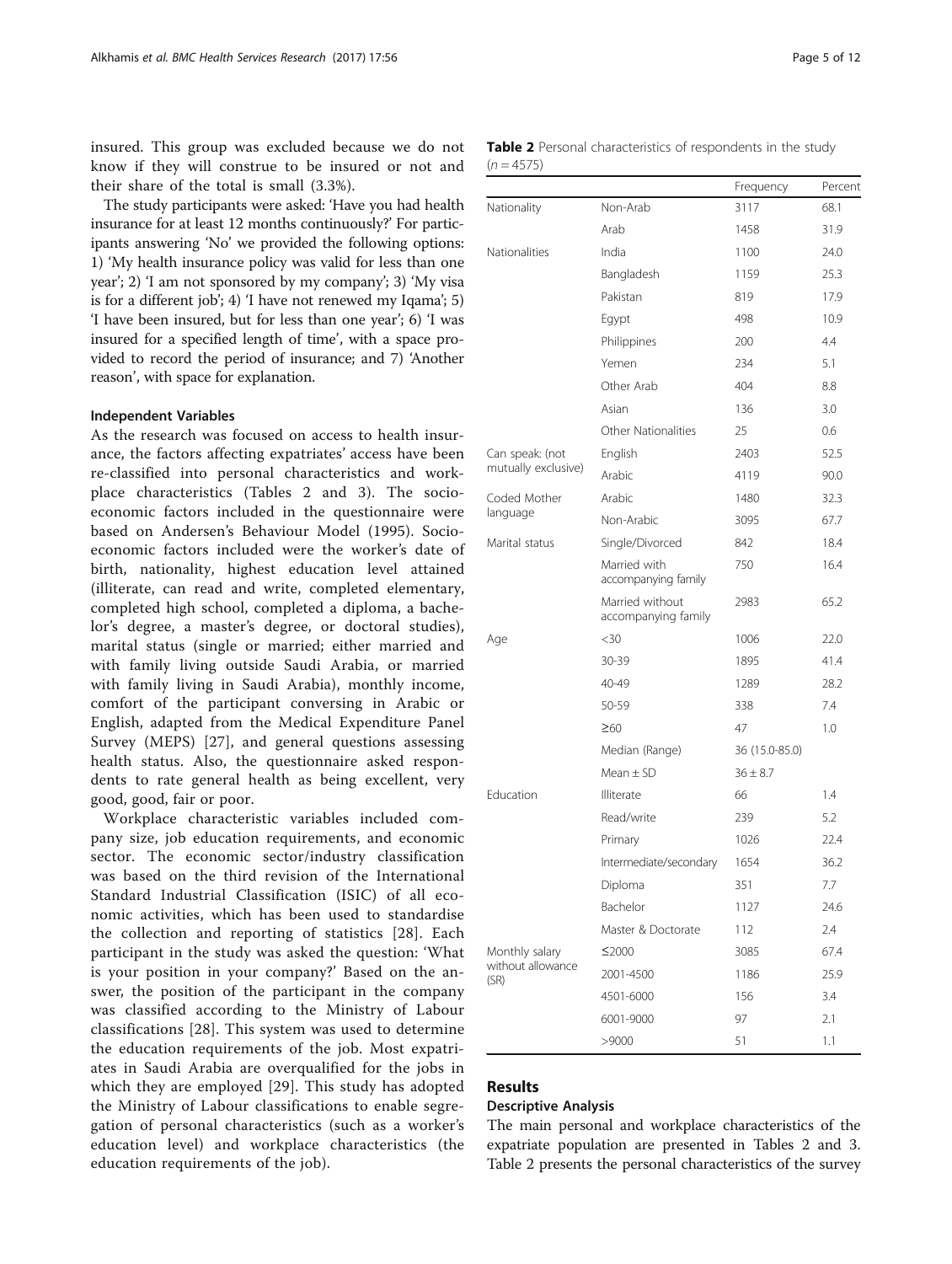<span id="page-5-0"></span>Table 3 The workplace characteristics of respondents in the study ( $n = 4575$ )

|                                                |                                                        | Frequency          | Percent |
|------------------------------------------------|--------------------------------------------------------|--------------------|---------|
| Type of industry                               | Agriculture                                            | 115                | 2.5     |
|                                                | Mining/guarrying                                       | 78                 | 1.7     |
|                                                | Industrial                                             | 644                | 14.1    |
|                                                | Water and power                                        | 100                | 2.2     |
|                                                | Construction                                           | 905                | 19.8    |
|                                                | Trade                                                  | 1467               | 32.1    |
|                                                | Transportation                                         | 242                | 5.3     |
|                                                | Financial/business                                     | 184                | 4.0     |
|                                                | <b>Education and Training</b>                          | 692                | 15.1    |
|                                                | Other                                                  | 148                | 3.2     |
| Number of                                      | < 10                                                   | 725                | 15.8    |
| employees in<br>the company                    | $10 - 24$                                              | 534                | 11.7    |
|                                                | $25 - 50$                                              | 548                | 12.0    |
|                                                | >50                                                    | 2768               | 60.5    |
|                                                | Median (Range)                                         | 80 (3-40000)       |         |
|                                                | $Mean + SD$                                            | $819.5 \pm 3284.7$ |         |
| <b>Education</b><br>requirements<br>of the job | Specialist with university<br>education                | 1009               | 22.1    |
|                                                | Professional with education<br>higher than high school | 247                | 5.4     |
|                                                | Technical with high school<br>education                | 1033               | 22.6    |
|                                                | Manual worker with less<br>than high school education  | 734                | 16.0    |
|                                                | Unskilled usually with no<br>education                 | 1552               | 33.9    |

respondents. The median age of expatriate workers in the private sector was 36 years. More than half (68.1%) of the expatriates working in the private sector were non-Arabs. Although two-thirds (67.7%) reported non-Arabic language as their mother tongue, the majority (90.0%) of the respondents can speak Arabic and more than half of the expatriates can speak English. Around two-thirds (67.4%) of respondents were classified as low-income earners, with less than SR2, 000 per month, excluding allowances. Additionally, just less than two-thirds (65.2%) of expatriate workers reported that they are married, although their families were not living with them in Saudi Arabia.

Table 3 presents the job and employer characteristics in which the respondents are employed. The findings show that the trading and construction sectors employed the highest proportion of expatriate workers, as more than half of the respondents were employed in these industries. One-third (33.9%) held jobs categorized for unskilled workers, usually requiring no education, whereas the respondents' education levels revealed that less than 7.0% were illiterate or barely able to read and write. Although

60.0% of the companies randomly identified for the study employed more than 50 employees, there was a vast difference regarding employee numbers in the companies, ranging from three to 40,000 employees (with a mean of just over 800 employees and a median of 80 employees).

As can be seen in Table 4, 30% of survey respondents were either uninsured or not enrolled in a health insurance program. Moreover, 79.4% of respondents did not have valid reasons for being uninsured, while 20.6% of expatriate workers reported a valid and legal reason for not being given health insurance coverage. Specifically, that their Iqama was not due for renewal at the time of the survey being administered (Table 4). Enrolment in a health insurance program is undertaken only upon renewal of the Iqama. Also, a small percentage of the sample (3.3%) was excluded due to their being insured for less than one year.

# The Main Personal and Workplace Characteristics of Uninsured Expatriates Using Logistic Analysis Marital Status

Marital status was grouped into three classes: single (reference group), married with family living with them, and married but their families are not living with them, as can be found in Table [5.](#page-6-0) Compared with single expatriates, married expatriates (accompanied by their families) are almost 30% less likely to be uninsured,  $(OR = 0.71,$ 95% CI 0.96-0.53). No significant statistical difference was found between single workers and married workers whose families are not with them in the Kingdom.

Table 4 Health insurance coverage and reasons for not being insured

| Health insurance status:                               | Frequency | Percent |
|--------------------------------------------------------|-----------|---------|
| 0-None                                                 | 1371      | 30.0    |
| 1-Yes for more than 12 months <sup>a</sup>             | 3053      | 66.7    |
| 2-Yes for less than 12 months <sup>b</sup>             | 151       | 3.3     |
| Reason for not having health insurance ( $N = 1371$ ): |           |         |
| 1-Had insurance but ended <sup>c</sup>                 | 219       | 16.0    |
| 2-Sponisered by different employer                     | 291       | 21.2    |
| 3-Visa was for another job <sup>d</sup>                | 148       | 10.8    |
| 4- I have not renewed my Igama <sup>e</sup>            | 283       | 20.6    |
| 5-Insurance was done only to renew Igama               | 375       | 27.4    |
| 6-Others (e.g. unaware of the CEBHI scheme)            | 55        | 4.0     |

<sup>a</sup>lnsured continuously for more than one year

bInsured but did not complete a year (some people were insured for only one or two months to secure iqama renewal)

<sup>&</sup>lt;sup>c</sup>The insurance of this group was terminated (some of this group were only insured for one or two months to pass the iqama newly). But when the study was conducted, they were not insured

<sup>&</sup>lt;sup>d</sup>Domestic jobs (e.g. housemaid) are excluded from the CEBHI scheme and so insurance is not needed for Iqama renewal

eBecause the study occurred less than two-years from full implementation of the CEBHI, for some expatriate workers the Iqama was not due for renewal and so they were not insured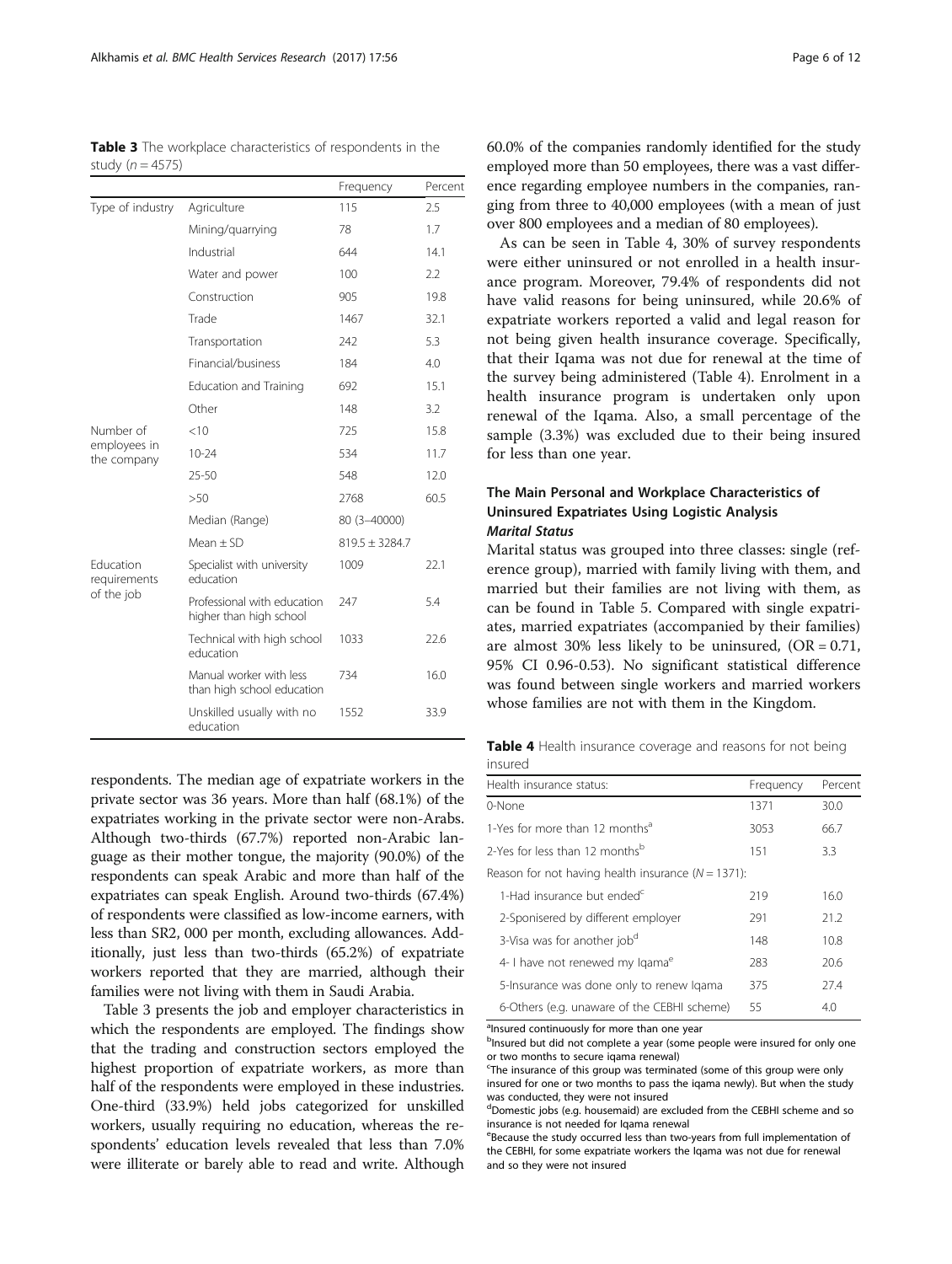| Marital status                                        |       | 95.0% C.I. for<br>odds ratio | $P$ -value |        |
|-------------------------------------------------------|-------|------------------------------|------------|--------|
|                                                       |       | Upper                        | Lower      |        |
| Single (Reference)                                    |       |                              |            |        |
| Married without family in the Kingdom                 | 1.03  | 1.4                          | 0.77       | 0.565  |
| Married with family in the Kingdom                    | 0.71  | 0.96                         | 0.53       | 0.026  |
| Job educational requirement                           |       |                              |            |        |
| Unskilled worker with no education (Reference)        |       |                              |            |        |
| Manual worker with less than high<br>school education | 0.746 | 1.088                        | 0.512      | 0.128  |
| Technical with high school education                  | 0.349 | 0.544                        | 0.223      | 0.0001 |
| Specialist with university education                  | 0.292 | 0.459                        | 0.186      | 0.0001 |
| Number of employees in the company                    |       |                              |            |        |
| <10 (Reference)                                       |       |                              |            |        |
| &5                                                    | 0.81  | 1.7                          | 0.39       | 0.583  |
| $<$ 50                                                | 0.78  | 1.6                          | 0.38       | 0.504  |
| $\geq 50$                                             | 0.36  | 0.43                         | 0.31       | 0.0001 |
| Economic sector/business type                         |       |                              |            |        |
| Agriculture (Reference)                               |       |                              |            |        |
| Industrial/manufacturing                              | 0.24  | 0.39                         | 0.15       | 0.0001 |
| Construction                                          | 0.15  | 0.25                         | 0.098      | 0.0001 |
| Trading                                               | 0.42  | 0.67                         | 0.27       | 0.0001 |
| Others                                                | 0.81  | 1.67                         | 0.397      | 0.579  |
| Income category                                       |       |                              |            |        |
| <2000 (reference)                                     |       |                              |            |        |
| 2000 - 4500                                           | 0.85  | 1.1                          | 0.66       | 0.066  |
| $4501 - 6000$                                         | 0.44  | 0.53                         | 0.37       | 0.018  |
| $6001 - 9000$                                         | 0.512 | 0.812                        | 0.323      | 0.004  |
| >9000                                                 | 0.245 | 0.328                        | 0.183      | 0.0001 |

<span id="page-6-0"></span>Table 5 Logistical Regression of uninsured expatriates based on their personal and workplace characteristics

#### Education Job Requirement

As outlined in Table 5, the higher the job education requirements and the lower the occurrence of being insured. Workers who had technical jobs requiring high school level education were two-thirds less likely to be uninsured compared to unskilled workers in employment with no education required ( $OR = 0.349$ , 95%) CI 0.223-0.544). Compared with unskilled workers with no education, jobs requiring specialists with university education and professionals with higher than high school level education had approximately 70% less risk of being uninsured (OR =  $0.29$ , 95% CI 0.18- 0.45). There were no statistically significant differences in the risk of being uninsured between unskilled jobs and jobs that required manual skills with less than high school education.

# Number of Employees in the Company

Respondents employed in large companies (more than fifty employees) are two-thirds less likely to be uninsured, compared to those who are employed in small companies (less than ten employees). There was no statistically significant difference in insurance status between companies with less than ten employees and employers with less than twenty-five employees or fewer than fifty employees (see Table 5).

#### Economic Sector / Business Type

Compared to workers from the agriculture sector, industrial/manufacturing sector workers were 76% less likely to be insured (see Table 5). Construction sector workers were 85% less likely to be uninsured, compared to agriculture sector workers. Workers from the trading sector were 58% likely to be uninsured compared to agriculture sector workers. Workers from other sectors (combined) were statistically insignificant in having access to insurance as compared to agriculture sector workers.

#### Income Category

As can be found in Table 5, workers who earned more than SR 4,500 (but not more than SR 6,000) per month were around 10% less likely to be uninsured compared to workers who earned SR 2,000 or less per month. Compared to low-income earners (SR 2,000 or less), workers earning more than SR 6,000 (but not greater than SR 9,000) per month, reported being around onethird less likely to be uninsured. Workers who earned more than SR 9,000 per month were 75% less likely to be uninsured compared to low-income earners. No statistically significant difference was found between workers who earned SR 2,000 or less per month and those who earned greater than SR 2,000 (but not more than SR 45,000) per month.

# Discussion

There are similarities between the study sample and the expatriate population in Saudi Arabia. For example, the average age of the study population and the expatriate male working population in the private sector is not significantly different; the median age of the study population was 36 years old, similar to the Ministry of Labour data average of 34 years old [\[26](#page-10-0)]. The percentage of expatriates under 30 years old in the study sample was 22.2%, whereas the Ministry of Labour reports around 21.3% of expatriates in the same age bracket. The top six nationalities of expatriate workers in the study correspond to the top six nationalities of expatriate workers in the private sector of the Riyadh region, as per the Ministry of Labour's database [[26](#page-10-0)]. Due to the similarities between the sample size and characteristics of expatriates' population, we are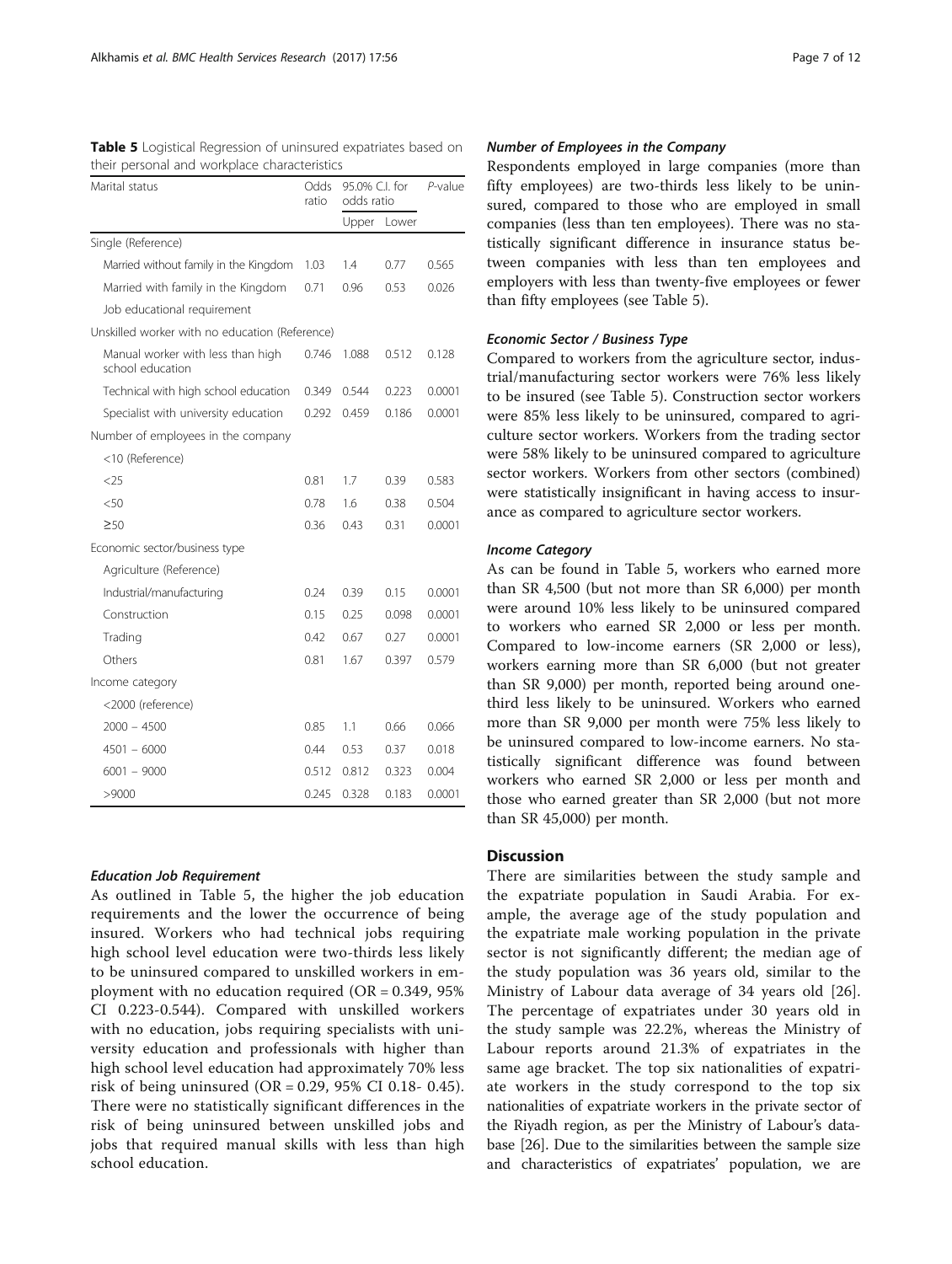confident that the sample used for the study is representative of the expatriate population.

Saudi Arabia, like other GCC member countries, has a unique demographic composition in the private sector. Expatriate workers comprise around 90% of the total manpower in the private sector. Therefore, the burden of providing equitable access to health insurance for this group needs to be carefully considered. Specifically, major influences on workers' access to health insurance are the characteristics of the potential recipients of the insurance and the characteristics of the providers of the insurance.

The Saudi government's regulations designed to reduce the percentage of uninsured expatriates may not help to achieve its objectives. The regulations include the enforcement of employers to provide insurance to their expatriate workers and a unified health insurance package, along with strong government intervention through a Council and the imposition of penalties for those who fail to follow the regulations. However, this did not change the characteristics of expatriate employees who were uninsured or the employers' characteristics because there are other influencing factors such as under-development of the health insurance industry in Saudi Arabia [[3\]](#page-10-0). The health insurance companies were the greatest source of complaints in healthcare for the last eight years [[30](#page-10-0)–[36\]](#page-10-0). Also, there have been reports of insurers providing fake insurance to employers acquiring residency visa renewal [\[23](#page-10-0)].

Similar to the characteristics of uninsured workers, as documented elsewhere [\[37](#page-10-0)–[42\]](#page-10-0), the majority of uninsured expatriate workers in Saudi Arabia are young, single and categorized as unskilled and usually uneducated. More than two-thirds of expatriate workers are low income and destitute people (see Table [2](#page-4-0)). The uninsured population spans all age groups, but younger adults (19– 25 years) represent 30% of the uninsured, this could be because they usually begin their careers in positions offering relatively low incomes. Saudi Arabia is similar to other countries, where the risk of being on a low income means that not only is the employer more likely to offer a job without health insurance but also that the premium is unlikely to be shared [[43](#page-10-0)–[45](#page-10-0)].

Studies from the United States, such as Monheit and Vistnes [\[46\]](#page-10-0), established that a firm's size was not an indicator of the health status of its employees but uninsured employees in both large and small firms are predictably unhealthier than insured employees [\[46](#page-10-0)]. However, their finding is contentious as the outcome could suggest health insurance was only offered to employees who were in good health [[47\]](#page-10-0). Moreover, the present study suggests that the health status of workers in Saudi Arabia is not found to be a significant factor; this is because expatriate workers undergo rigid medical tests before deployment to their work site [\[48](#page-10-0)].

Furthermore, this study found that married expatriate workers have better access to health insurance due to the additional income earned by their partner. This finding is supported by a study that found the health insurance of married respondents was more related to total income as the partner's income augments the family income [[49\]](#page-10-0). Also, in Saudi Arabia, there are married expatriates with professional jobs that allow employees to bring their family with them (i.e. labour workers are not eligible to be accompanied by their family) [[50\]](#page-10-0). Therefore, marital status could be reflecting job status and not marital status.

Other studies have concluded that the higher the job status and the greater the possibility employees will be insured [[51](#page-10-0)–[54](#page-10-0)]. Moreover, research by Chatterjee and Nielsen [[55\]](#page-10-0) found that there was no association between the education of expatriate workers and insurance coverage [[55\]](#page-10-0). However, these studies have not considered the distinction between the job and job education requirements. Specifically, while education reflects the personal characteristics of the employee, the job education requirements reflect the importance of the job to the employer. On this basis, we investigated job and education requirements as one of the variables to assess the complexity of the job, its importance to the employers and its influence on an expatriate employee's access to health insurance. Our study revealed a strong relationship between job requirements and insurance coverage regardless of expatriate workers' actual education. By implication, job skills and job requirements are more important for Saudi employers when providing health insurance coverage to expatriate employees. This preferential treatment by Saudi employers in respect of health insurance can be attributed to the government's policy of imposing conditions on the issuance of work visas. The majority of expatriate workers change their job status to 'manual, labour' jobs; while in their home countries, they would be in the market for employment requiring higher skills [\[56](#page-10-0)]. This disparity, between the workers actual education and job requirements and its influence on employers' preference for providing health insurance, has not hitherto been studied.

As shown by studies from other countries, small sized companies are less likely to provide health insurance to their workers [[45, 49,](#page-10-0) [57](#page-11-0), [58](#page-11-0)]. The same applies in Saudi Arabia. Health insurance companies in Saudi Arabia provide cover based on risk-pooling, similar to voluntary health insurance, whereby insurers charge premiums in relation to risk [\[3\]](#page-10-0). However, during the sixth stage, in 2008, when the CEBHI mandated insurance for all companies, including those with less than fifty workers, insurance companies refused to participate unless their premiums were increased by 200% [[59](#page-11-0)]. This finding was supported by other studies, which found, due to an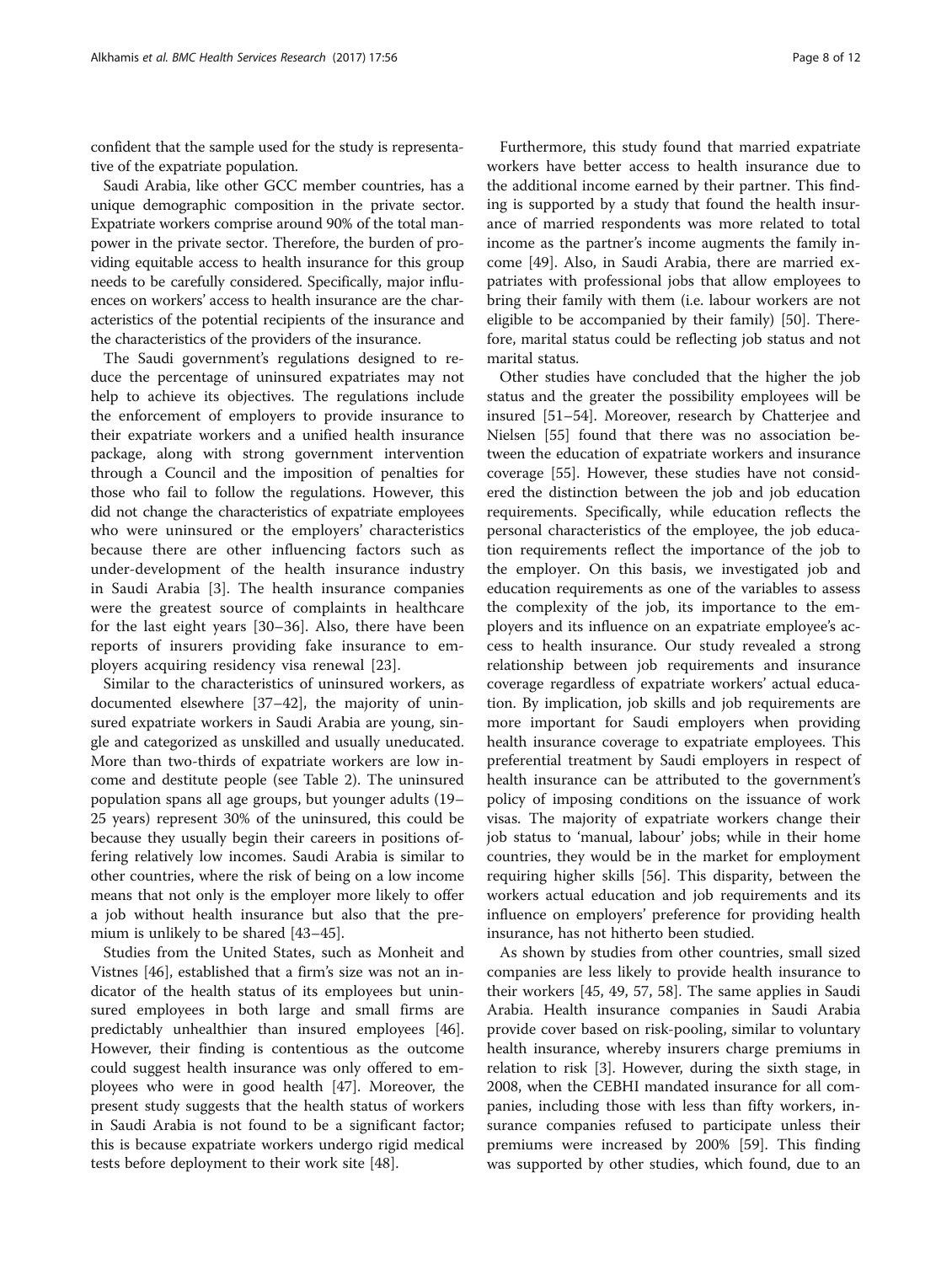increase in health insurance premiums, some companies had either stopped providing health insurance to their employees or had changed the system, imposing all or most of the contribution to their employees [\[60\]](#page-11-0). Also, one study in Saudi Arabia found the increase in premiums (due to high administrative costs) burdens and limits participation by small employers in the scheme [[3](#page-10-0)].

Our study's findings, relating to the influence of the economic sector on access to health insurance, are not consistent with those from other studies. We found that workers in the construction sector were more likely to be insured than workers from other sectors. However, findings from other studies suggest people in manufacturing jobs are more likely to be insured than other sectors [\[39](#page-10-0), [61](#page-11-0)]. This variance could be linked to the competition among business sectors. For example, in the United States there is competition between manufacturing companies and, as a consequence, the employers provide benefits to attract workers. Alternatively, in Saudi Arabia, there is strong competition among construction companies; accordingly, employers provide an incentive package to attract workers, one of which is health insurance coverage. Construction companies also have difficulties acquiring foreign workers due to the work visa constraints set by the government. In contrast, construction companies are the largest employers by size in Saudi Arabia, whereas the manufacturing sector is the largest employer in the United States; therefore, these companies can give better health insurance benefits with a limited increase in the premium. Another study in the region found that expatriates working in construction are less likely to be insured [\[62\]](#page-11-0). However, this finding is inconsistent with other studies in the region where it was found that expatriates working in the construction sector were less likely to be insured. Nevertheless, it is worth noting that the study of Joshi and others did not use quantitative methods to mediate the influence of skill requirements for the job to perform the job or workers' education from the economic sector. However, this study is consistent with other studies that show workers from the agriculture sector are less likely to be insured than those in other sectors [[63\]](#page-11-0).

There are other reported reasons for expatriate workers not being insured. The main reason reported by more than one-fourth (27.4%) of respondents was that insurance was provided only to renew expatriate workers' Iqama. Our findings are supported by another study, which suggests some employers pay insurers 'under the table' to renew employees' Iqamas when in fact the employees do not have health insurance [\[23\]](#page-10-0). This finding supports evidence that employers might play a major role in the provision of health insurance for minorities in Asia [[45](#page-10-0), [57](#page-11-0)]. The source of this behaviour could either be the employer as indicated or the employees who buy their visas from their sponsors

(i.e. pay a monthly salary to their employers, to have freedom of movement) [[56](#page-10-0)]. In both cases, there is supporting evidence that self-employed workers are more likely to be uninsured [\[39\]](#page-10-0).

Our study found that the second most common reason for expatriate workers being uninsured is that employees are sponsored by different employers. These workers have legal work permits but have either 'run-away' from their sponsors (for various reasons) and are classified as unskilled with no education [\[29, 56\]](#page-10-0), or work independently from their employers (mainly small company employers), who brought them to Saudi Arabia under an employer sponsorship. The employer's role, in this case, was only to sign all legal papers of the expatriate workers [\[64\]](#page-11-0) and receive a monthly or annual payment from their now 'independent employees' for this service. These employers are called labour brokers, and this service is another form of labour brokering, in which a certain sponsor brings in expatriate workers and rents them out to other companies while workers stay under the sponsorship of the labour broker. It would appear that the first form is more common in the Saudi labour market [\[64\]](#page-11-0).

The third most common reason for expatriate workers in Saudi Arabia being uninsured was that their visa was for another job. These employees could either have illegal residence status in Saudi Arabia or are self-employed with a visa under a Saudi employer. The motivation behind this is that some expatriate workers give money to Saudi citizens to acquire visas, and pay a certain amount of money annually as a gratuity for this service. This act is illegal. There is evidence to suggest that the main incentive for Saudis to do this is financial [\[65\]](#page-11-0). At the end of 2013, the Saudi government undertook steps to rectify the labour market of these "labour corrections" [\[66\]](#page-11-0). One of the main objectives of these steps is to reduce the number of illegal workers. Further studies may be required to assess the impact of these steps to reduce uninsured expatriates.

There are some limitations to this study, one being that the study only comprised male expatriates working in the private sector; female expatriates and children were excluded. However, if gender had been included as one of the variables, it would have been very difficult to obtain sufficient participants due to the small number of female employees (98.30% of all expatriates in the private sector are male) [\[1](#page-9-0)]. Also, most females working in the private sector work in healthcare and all medical and non-profit sectors were excluded from this study.

One source of potential bias is the fear by study participants of recrimination from their employer, which could have resulted in invalid responses. However, an official letter and identification card from the research sponsor were provided to reassure employees that all responses would be for research purposes only, and the answers would be treated with the utmost confidentiality. In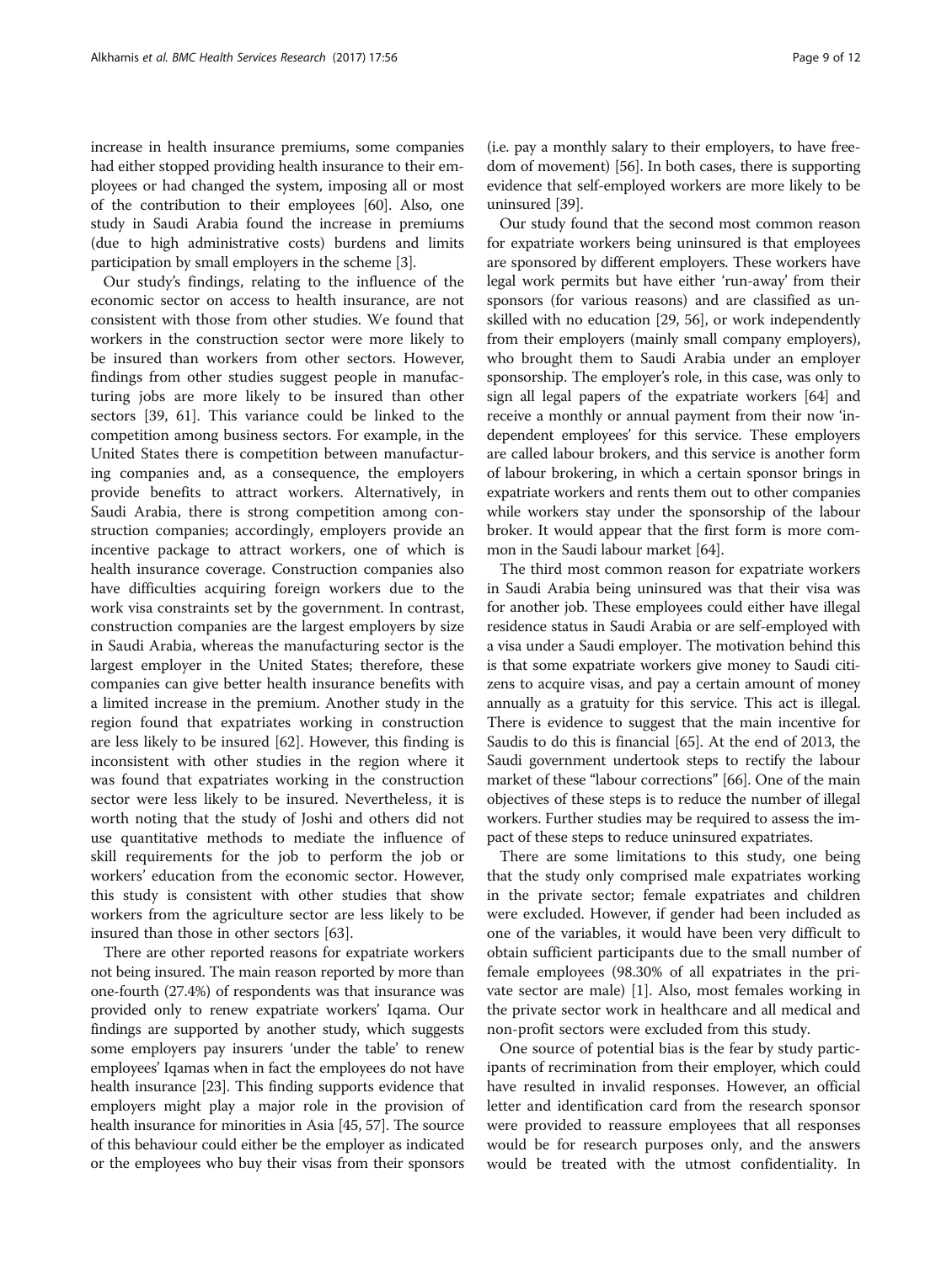<span id="page-9-0"></span>addition, research assistants administering the survey were selected from the same dominant nationalities and languages of the private sector workers, thereby ensuring that the survey could be understood and answered using the participants' language. Finally, the study is crosssectional, which may have increased bias with respect to the time ordering of events.

## Conclusions

Although the CEBHI seeks to mitigate some disadvantages of the voluntary ESI by requiring employers to cover all expatriate workers with unified benefits packages, there are similarities in the characteristics of the uninsured between CEBHI and other ESI schemes. Most of the literature demonstrates size and competition in the market drive employers to provide fringe benefit packages, which includes comprehensive health insurance coverage. In Saudi Arabia, there is an additional constraint on the government's policy, which limits work visas issued according to the type of job. Along with the lack of local manpower sources, Saudi employers are obliged to devise strategies to acquire and retain expatriate workers, and they do this by offering attractive employment incentive packages including health insurance. However, this is true for only a select group of expatriate workers depending on the employer's needs and criticality of the job in the company.

This study revealed that the size of the employer has a substantial influence on expatriates' access to health insurance. The premium of small size employers will be critical to successful implementation of the CEBHI scheme. The decision maker has to find a way to control the high premiums for the small employers such as unifying them in one single pool.

Since the study was undertaken, the CEBHI scheme has been developed to include an expatriate worker's family or dependents. It is expected to worsen in the future since children and women utilize health care services more than men. A further study is needed to determine the influence of this policy. Also, with the inclusion of expatriate worker`s family or dependents, it is anticipated that health insurance premiums and health care expenses will be higher than was the case when they were for the worker alone.

The study has reveal that one of the reasons for not beginning insured was due to the practice of obtaining insurance just to meet the requirement for securing a residency permit. This fact gives an indication to the policy maker of the need to increase the solvency requirement for insurance companies thereby increasing the viability of its insurance market and protecting consumers.

# **Endnotes**

<sup>1</sup>The expatriate workers or migrant workers, as sometimes they are called, are categorized as minorities.

<sup>2</sup>The minimum benefit coverage is available at the website of the Council of Cooperative Health Insurance (CCHI): [www.cchi.gov.sa](http://www.cchi.gov.sa/).

#### Abbreviations

CCHI: Council of cooperative health insurance; CEBHI: Compulsory employmentbased health insurance; ESI: Employer-sponsored insurance; GCC: Gulf cooperative council; ISIC: International standard industrial classification (ISIC); KAIMRC: King Abdullah international medical research centre; MEPS: Medical expenditure panel survey; PHI: Private health insurance; SPSS: Statistical package for the social sciences; SR: Saudi Riyal

#### Acknowledgments

We would like to express gratitude to our team of research assistants without their support this project would have been difficult to materialize.

#### Funding

This work was supported by the King Abdullah International Medical Research Centre under grant number RC09/084, upon the recommendation of the Research Committee following the review of the Institutional Research Board on the ethical aspects of the proposal.

#### Availability of data and materials

Data supporting the study findings are contained in the manuscript. However, some data supporting the conclusions of this article are only available upon request from the corresponding author because the data are being used for an ongoing project. The data from the Ministry of labour were accessed under the supervision of the Manager of the Statistics Department at the Ministry of Labour. However, companies' names and any related information were concealed; the only means of identification was the company's code number known only to the Manager, Statistics Department at the Ministry of Labour.

#### Authors' contributions

AA was involved in the conception, design, data collection, and draft the manuscript. AA & GM were involved in the data analysing. AA, PC, and AH were involved in the conception of the research questions. PC has been involved in revising the manuscript analytically. All authors contributed to revisions of the manuscript and read and approved the final manuscript.

#### Competing interests

The authors state that they have no conflict of interest to declare.

## Consent for publication

Not applicable.

#### Ethics approval and consent to participate

Ethical approval was obtained from the Ethical Review Board at King Abdullah International Medical Research Centre (KAIMRC), Riyadh, Saudi Arabia as well as from Liverpool School of Tropical Medicine, Liverpool, United Kingdom (10.47). Written consent to participate was obtained from all participants. All participants signed a consent form and freely agreed to participate in this study. All participants were asked for permission to publish the study findings and assured of anonymity and confidentiality.

#### Author details

<sup>1</sup>Saudi Electronic University, Abu Baker Al Sedge Rd, Riyadh, Saudi Arabia <sup>2</sup> Liverpool School of Tropical Medicine, Pembroke Place, L3 5QA Liverpool UK.

#### Received: 18 May 2016 Accepted: 4 January 2017 Published online: 19 January 2017

#### References

- 1. Ministry of Labour. The Annual Statistical Book for One Year 2009. In: M.o. Labour, editor. The Annual Report. Riyadh: Ministry of Labour; 2009.
- 2. Shah N. The Management of Irregular Migration and its Consequence for Development: Gulf Cooperation Council. In: ILO Asian Regional Programme on Governance of Labour Migration: Working Paper No. 19. Geneva: International Labour Organization; 2009. p. 28.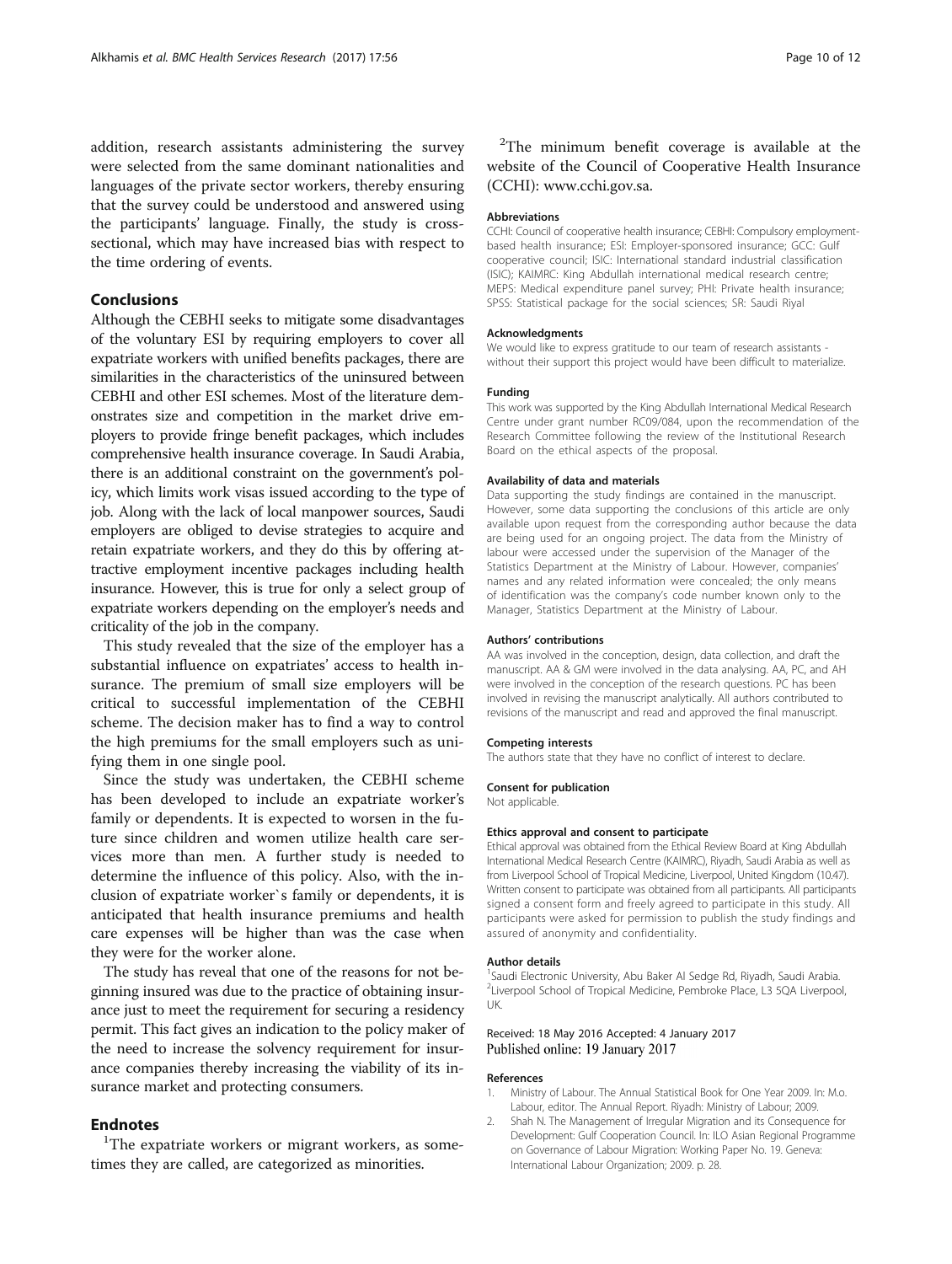- <span id="page-10-0"></span>3. Alkhamis A, Hassan A, Cosgrove P. Financing healthcare in Gulf Cooperation Council countries: a focus on Saudi Arabia. Int J Health Plann Manag. 2014;29(1):e64–82.
- 4. Ministry of Health Qatar. National Health Strategy. Doha: Supreme Council of Health; 2011. p. 306.
- 5. Ministry of Health Oman. The National Strategic Plan. Muscat: Ministry of Health Sultanate Oman; 2006. p. 351.
- 6. Al Dhawi AA, et al. The challenge of sustaining health care in Oman. Health Care Manag. 2007;26(1):19–30.
- 7. Ministry of Health. Policies & Strategic Direction: Ministry of Health Direction "Bahrain". Manama: Kingdom of Bahrain; 2011. p. 20.
- 8. Marius. Kuwait National Healthcare System Transition Underway. 2011; Available from: [https://www.globalsurance.com/news/2011/04/06/kuwait](https://www.globalsurance.com/news/2011/04/06/kuwait-national-healthcare-system-transition-underway/)[national-healthcare-system-transition-underway/](https://www.globalsurance.com/news/2011/04/06/kuwait-national-healthcare-system-transition-underway/).
- 9. Jost TS. Private or public approaches to insuring the uninsured: Lessons from international experience with private insurance. N Y Univ Law Rev. 2001;76(2):419–92.
- 10. Sekhri N, Savedoff W. Private health insurance: Implications for developing countries. Bull World Health Organ. 2005;83(2):127–34.
- 11. Drechsler D, Jütting J. Private health insurance in low- and middle-income countries. Scope, limitations and policy responses. Paper presented at the Wharton Impact Conference on Voluntary Health Insurance in Developing Countries. 2005; [http://hc.wharton.upenn.edu/impactconference.](http://hc.wharton.upenn.edu/impactconference)
- 12. Jeong H-S, Niki R. Divergence in the development of public health insurance in Japan and the Republic of Korea: A multiple-payer versus a single-payer system. Int Soc Secur Rev. 2012;65(2):51–73.
- 13. WHO. Country Cooperation Strategy for WHO and Saudi Arabia 2006–2011. Geneva: WHO; 2006. p. 59.
- 14. The Council of Cooperative Health Insurance, Regulations for Cooperative Health Insurance System, in 6131/30/1/z, T.C.o.C.H. Insurance, Editor. 2009, The Council of Cooperative Health Insurance Riyadh. [http://www.CCHI.gov.](http://www.CCHI.gov.sa) [sa](http://www.CCHI.gov.sa).
- 15. Al-Dussary DM. Cooperative insurance between Theory and Practice. In: Cooperative insurance Conference. Riyadh: Islamic International Foundation for Economics & Finance; 2009. p. 18.
- 16. Al-Rabeeah O. Cooperative Health Insurance. In: Is it the best alternative? , in Cooperative Health Insurance. Dammam: Magrabi; 2000. p. 4.
- 17. Saati DA. Analytical Vision on Cooperative Health Insurance in Conference on Cooperative Health Insurance. Dammam: Magrabi; 2000. p. 42.
- 18. Cabinet of Ministers. Cooperative Health Insurance Law. In: 71 Dated 9th of August 1999, C.o. Ministers, Editor. Makha Al Mukaramh: Um AlGorah Newspaper; 1999.
- 19. Ministry of Labour, Labour Law. 2006, Ministry of Labour, Riyadh. p. 120.
- 20. The Committee for Economic Development. The Employer-Based Health-Insurance System (EBI) Is At Risk? In: C.R.A.P. Committee, editor. What We Must Do About It? Washington D: CED; 2006. p. 42.
- 21. Fronstin P, Helman R. Small Employers and Health Benefits: Findings from the 2000 Small Employer Health Benefits Survey, EBRI Issue Brief no. 226 and Special Report SR 35 (Washington: EBRI, 2000).
- 22. Swartz K. Revising Employers' Role in Sponsoring and Financing Health Insurance and Medical Care. 2008.
- 23. Alsaedi, Y., Fake health insurance in order to legalize your residency permit, in AL Madinah Newspaper. 2011, Almadinah Al Madinah.
- 24. Preker AS. The evolution of health insurance in developing countries. In: Preker AS, Scheffler RM, Bassett M (eds). Private Voluntary Health Insurance in Development. Friend or Foe? Washington, DC: The World Bank. 2007.
- 25. Bassett M, Kane V. Review of the Literature on Voluntary Health Insurance. In: Private Voluntary Health Insurance in Development: Friend or Foe. 2007. p. 335–98.
- 26. Ministry of Labour, Saudi Labour Market Indicators, Riyadh region in Saudi Labour Market Indicators, M.o. Labour, Editor. 2009, Ministry of Labour Riyadh. p. 124.
- 27. AHRQ. MEPS-HC questionnaire. 2009; Available from: [http://www.meps.ahrq.](http://www.meps.ahrq.gov/mepsweb/survey_comp/survey.jsp) [gov/mepsweb/survey\\_comp/survey.jsp](http://www.meps.ahrq.gov/mepsweb/survey_comp/survey.jsp). Cited 25 May 2009.
- 28. Ministry of Labour. Standard Classification of Occupations. Riyadh: Ministry of Labour; 2007.
- 29. Kasnawi DMM. Proposal for Controlling Illegal Workers and residency in Saudi Arabia. Mecca: Om Al Gora University; 2008. p. 76.
- 30. CCHI. Annual Report. Riyadh: Council Of Cooperative Health Insurance; 2009. p. 156. [https://goo.gl/qW0cNB.](https://goo.gl/qW0cNB)
- 31. CCHI, Annual Report. 2008, Council Of Cooperative Health Insurance Riyadh. p. 148. [https://goo.gl/1u7gCA.](https://goo.gl/1u7gCA)
- 32. CCHI. Annual report. Riyadh: Council of Cooperative Health Insurance; 2010. p. 153.<https://goo.gl/bYMJuZ>.
- 33. CCHI, Annual Report Council of Cooperative Health Insurance 2011. Riyadh: p. 73.<https://goo.gl/ABr7Cb>
- 34. CCHI. Annual Report. Riyadh: Council of Cooperative Health Insurance; 2012. p. 73.<https://goo.gl/0SDv8G>.
- 35. CCHI, Annual Report Council of Cooperative Health Insurance 2013. Riyadh: p. 86.<https://goo.gl/huPVVk>.
- 36. CCHI. Annual Report. Riyadh: Council of Cooperative Health Insurance; 2014. p. 73.<https://goo.gl/ocQf79>.
- 37. Stanton MW. Employer-Sponsored Health Insurance: Trends in Cost and Access. AHRQ Publication No. 04-0085. Rockville, MD: Agency for Healthcare Research and Quality; 2004.
- 38. Shen YC, Long SK. What's Driving the Downward Trend in Employer‐ Sponsored Health Insurance? Health Serv Res. 2006;41(6):2074–96.
- 39. Fronstin P. Sources of Health Insurance and Characteristics of the Uninsured: Analysis of the March 2010 Current Population Survey. Issue Brief no. 347 (Washington: EBRI, 2010). 2010.
- 40. Majerol M, Vann N, Garfield R. The Uninsured: A Primer Key Facts about Health Insurance and the Uninsured in the Era of Health Reform. In: The Kaiser Commission on Medicaid and the Uninsured. Menlo Park, CA: Kaiser Family Foundation and Health Research and Educational Trust; 2015. p. 21.
- 41. Skopec L, Holahan J, McGrath M. Health Insurance Coverage in 2013: Gains in Public Coverage Continue to Offset Loss of Private Insurance. In: The Kaiser Commission on Medicaid and the Uninsured. Menlo Park, CA: The Henry J. Kaiser Family Foundation; 2015. p. 24.
- 42. Lemer C, et al. Health policy research: successes and challenges. Arch Dis Child. 2015;100(4):376–9.
- 43. The Kaiser Family Foundation. The Uninsured and the Difference Health Insurance Markets. In: The Kaiser Commission Key Factors. Menlo Park, CA: The Kaiser Family Foundation; 2008.
- 44. Skopec L, Holahan J, McGrath M. Health Insurance Coverage in 2013: Gains in Public Coverage Continue to Offset Loss of Private Insurance, in The Kaiser Commission on Medicaid and the Uninsured. 2015, The Henry J. Kaiser Family Foundation: Menlo Park, CA. p. 24. [http://kff.org/report](http://kff.org/report-section/health-coverage-in-2013-overview-data-methods-8560-02/)[section/health-coverage-in-2013-overview-data-methods-8560-02/](http://kff.org/report-section/health-coverage-in-2013-overview-data-methods-8560-02/).
- 45. Hu J. The role of health insurance in improving health services use by thais and ethnic minority migrants. Asia Pac J Public Health. 2010;22(1):42–50.
- 46. Monheit AC, Vistnes JP. Implicit pooling of workers from large and small firms. Heal Aff. 1994;13(1):301–14.
- 47. Kapur K, Escarc J.J, Marquis S.M, Simon K.I. Where do the sick go? Health insurance and employment in small and large firms. Southern Economic Journal. 2008;74:644-664.
- Khoja TAM. Rules and regulations for medical examination of expatriates recruited for work in the Arab States of the Gulf Cooperation Council. Third edth ed. Riyadh: Excutive Board of the Health Ministers' Council; 2010. p. 65.
- 49. Vistnes J, Monheit AC. The Health Insurance Status of Low-Wage Workers: The Role of Workplace Composition and Marital Status. Med Care Res Rev. 2011;68(5):607–23.
- 50. General Directorate of Passport. Visa Procedure 2012; Available from: [http://](http://www.gdp.gov.sa/sites/pgd/ar-SA/Procedures/ForeignProcedures/Pages/default.aspx) [www.gdp.gov.sa/sites/pgd/ar-SA/Procedures/ForeignProcedures/Pages/](http://www.gdp.gov.sa/sites/pgd/ar-SA/Procedures/ForeignProcedures/Pages/default.aspx) [default.aspx](http://www.gdp.gov.sa/sites/pgd/ar-SA/Procedures/ForeignProcedures/Pages/default.aspx). Cited 23 Sep 2014.
- 51. Kao D, et al. Occupational Status and Health Insurance Among Immigrants: Effects by Generation, Length of Residence in U.S., and Race. J Immigr Minor Health. 2010;12(3):290–301.
- 52. Institute of Medicine. Coverage Matters: Insurance and Health care. In: Insuring Health. 1st ed. Washington DC: National Academic Press; 2001. p. 169.
- 53. Ryu H, Young WB, Park C. Korean American health insurance and health services utilization. Res Nurs Heal. 2001;24(6):494–505.
- 54. Kim J, Shin H. Public Health Insurance Enrollment among Immigrants and Nonimmigrants: Findings from the 2001 California Health Interview Survey. J Immigr Minor Health. 2006;8(4):303–11.
- 55. Chatterjee S, Nielsen RB. Employer-Provided Health Insurance Coverage: A Comparison of Employed Native-born and Immigrant Americans. Fam Consum Sci Res J. 2011;40(1):15–27.
- 56. Hodaythi DMA, et al. The Phenomenon of the Run-away Immigrant Workers from their Sponsors: Reasons and Motives. Riyadh: King Abdulaziz Medical City for Sciences and Technology; 2006. p. 238.